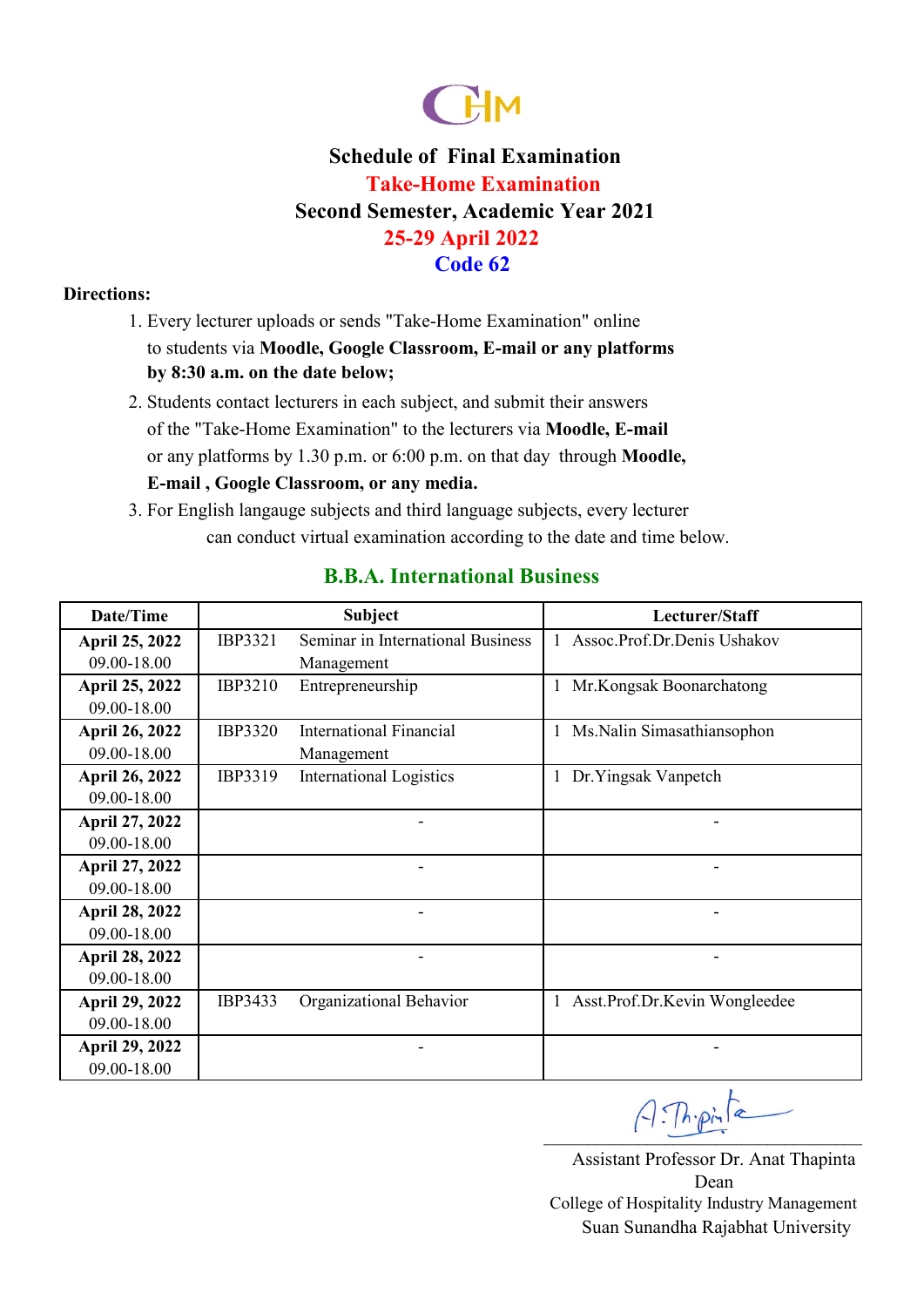

### **Directions:**

- 1. Every lecturer uploads or sends "Take-Home Examination" online to students via **Moodle, Google Classroom, E-mail or any platforms by 8:30 a.m. on the date below;**
- **E-mail , Google Classroom, or any media.**  or any platforms by 1.30 p.m. or 6:00 p.m. on that day through **Moodle,**  2. Students contact lecturers in each subject, and submit their answers of the "Take-Home Examination" to the lecturers via **Moodle, E-mail**
- 3. For English langauge subjects and third language subjects, every lecturer can conduct virtual examination according to the date and time below.

| Date/Time             |                | <b>Subject</b>                | Lecturer/Staff                      |
|-----------------------|----------------|-------------------------------|-------------------------------------|
| April 25, 2022        | HIM3409        | Internagtional and Local      | 1 Mr. Watcharawish Permsinphantong  |
| 09.00-18.00           |                | <b>Cuisine Management</b>     |                                     |
| April 25, 2022        | <b>HIL3430</b> | French 5                      | Asst.Prof.Dr.Kunnapat Kankaew<br>I. |
| 09.00-18.00           |                |                               |                                     |
| April 26, 2022        | HIM3307        | Accounting and Financial      | Assoc.Prof.Dr.Denis Ushakov         |
| 09.00-18.00           |                | Management in Hotel Business  |                                     |
| <b>April 26, 2022</b> |                |                               |                                     |
| 09.00-18.00           |                |                               |                                     |
| April 27, 2022        | <b>HIR4412</b> | Cocktail and Non-Alcoholic    | 1 Mr. Watcharawish Permsinphantong  |
| 09.00-18.00           |                | <b>Beverage Preparation</b>   |                                     |
| April 27, 2022        | <b>HIL3410</b> | Chinese 5                     | 1 Mrs. Panward Sresthaputra         |
| 09.00-18.00           |                |                               |                                     |
| <b>April 28, 2022</b> | HIM3310        | Seminar in Hospitality Trends | 1 Dr. Nuntana Ladplee               |
| 09.00-18.00           |                |                               |                                     |
| April 28, 2022        |                |                               |                                     |
| 09.00-18.00           |                |                               |                                     |
| <b>April 29, 2022</b> |                |                               |                                     |
| 09.00-18.00           |                |                               |                                     |
| April 29, 2022        |                |                               |                                     |
| 09.00-18.00           |                |                               |                                     |

## **B.A. (Hotel Management) Major: Hotel Management**

 $A:Th{\cdot}pi$ 

Assistant Professor Dr. Anat Thapinta Dean Suan Sunandha Rajabhat University College of Hospitality Industry Management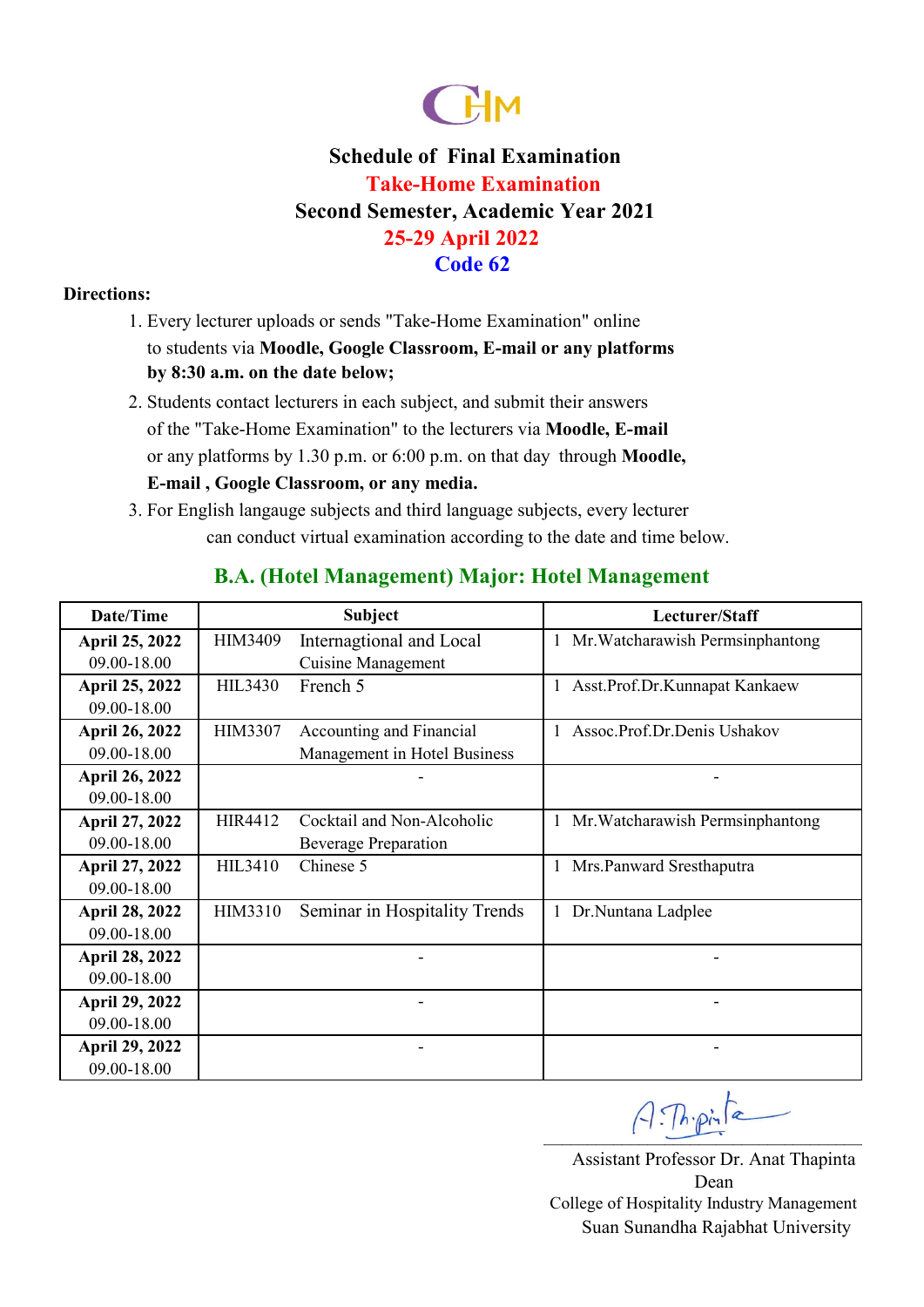

### **Directions:**

- 1. Every lecturer uploads or sends "Take-Home Examination" online to students via **Moodle, Google Classroom, E-mail or any platforms by 8:30 a.m. on the date below;**
- **E-mail , Google Classroom, or any media.**  or any platforms by 1.30 p.m. or 6:00 p.m. on that day through **Moodle,**  2. Students contact lecturers in each subject, and submit their answers of the "Take-Home Examination" to the lecturers via **Moodle, E-mail**
- 3. For English langauge subjects and third language subjects, every lecturer can conduct virtual examination according to the date and time below.

| Date/Time             |                | <b>Subject</b>                  | Lecturer/Staff                     |  |
|-----------------------|----------------|---------------------------------|------------------------------------|--|
| April 25, 2022        |                |                                 |                                    |  |
| 09.00-18.00           |                |                                 |                                    |  |
| April 25, 2022        | <b>HIL3430</b> | French 5                        | 1 Asst.Prof.Dr.Kunnapat Kankaew    |  |
| 09.00-18.00           |                |                                 |                                    |  |
| <b>April 26, 2022</b> | <b>HIR3309</b> | Food and Beverage Operation     | Ms. Yupaporn Kithwang<br>1         |  |
| 09.00-18.00           |                |                                 |                                    |  |
| <b>April 26, 2022</b> | <b>HIR3308</b> | Kitchen Management and          | Ms. Yupaporn Kithwang<br>1         |  |
| 09.00-18.00           |                | Operation                       |                                    |  |
| April 27, 2022        | HIR4412        | Cocktail and Non-Alcoholic      | 1 Mr. Watcharawish Permsinphantong |  |
| 09.00-18.00           |                | <b>Beverage Preparation</b>     |                                    |  |
| <b>April 27, 2022</b> | <b>HIL3410</b> | Chinese 5                       | 1 Mrs. Panward Sresthaputra        |  |
| 09.00-18.00           |                |                                 |                                    |  |
| <b>April 28, 2022</b> | <b>HIR3310</b> | Meeting and Catering Management | Ms. Yupaporn Kithwang<br>1         |  |
| 09.00-18.00           |                |                                 |                                    |  |
| <b>April 28, 2022</b> | <b>HIR4409</b> | Seminar in Restaurant Business  | 1 Dr. Nuntana Ladplee              |  |
| 09.00-18.00           |                |                                 |                                    |  |
| <b>April 29, 2022</b> |                |                                 |                                    |  |
| 09.00-18.00           |                |                                 |                                    |  |
| <b>April 29, 2022</b> |                |                                 |                                    |  |
| 09.00-18.00           |                |                                 |                                    |  |

## **B.A. (Hotel Management) Major: Restaurant Business**

 $A:Th{\cdot}pi$ 

Assistant Professor Dr. Anat Thapinta Dean Suan Sunandha Rajabhat University College of Hospitality Industry Management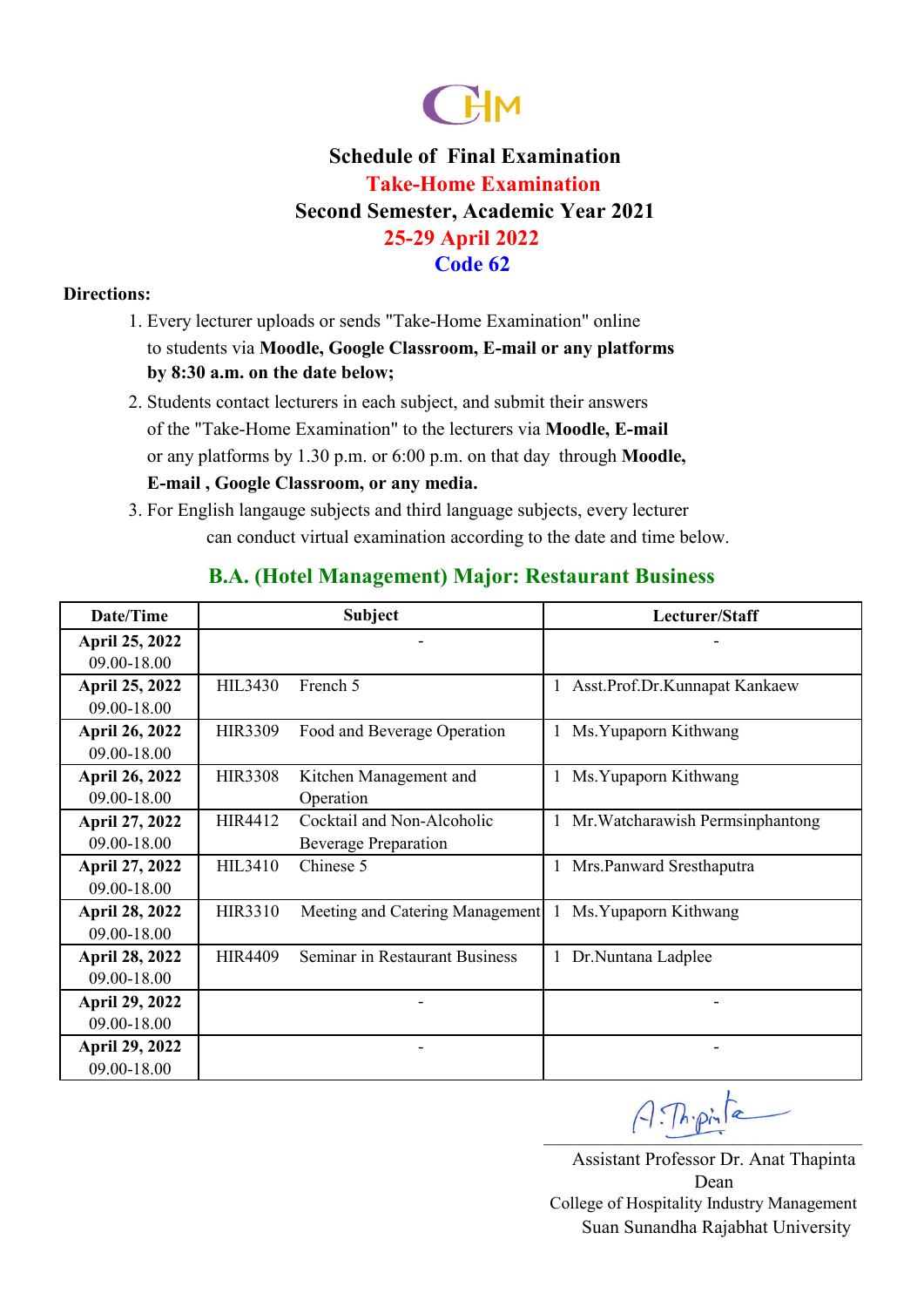

### **Directions:**

- 1. Every lecturer uploads or sends "Take-Home Examination" online to students via **Moodle, Google Classroom, E-mail or any platforms by 8:30 a.m. on the date below;**
- **E-mail , Google Classroom, or any media.**  or any platforms by 1.30 p.m. or 6:00 p.m. on that day through **Moodle,**  2. Students contact lecturers in each subject, and submit their answers of the "Take-Home Examination" to the lecturers via **Moodle, E-mail**
- 3. For English langauge subjects and third language subjects, every lecturer can conduct virtual examination according to the date and time below.

| Date/Time             |                | <b>Subject</b>                       | Lecturer/Staff              |
|-----------------------|----------------|--------------------------------------|-----------------------------|
| <b>April 25, 2022</b> | GEN0111        | Building Leadership Skills***        | Ms.Phinyar Chaisongkram     |
| 09.00-18.00           | <b>GEN0104</b> | Self Development**                   | Dr.Boonthong Boobtawee      |
| <b>April 25, 2022</b> | <b>TRM3209</b> | English Communicative for            | Ms. Supaksiri Prakancharoen |
| 09.00-18.00           |                | Personal in Tourism                  |                             |
| April 26, 2022        | <b>TRM2409</b> | Historical, Memorial and Cultural    | Mr.Sakul Jariyachamsit<br>1 |
| 09.00-18.00           |                | Tour in Central and Western Thailand |                             |
| <b>April 26, 2022</b> | <b>TRM3309</b> | Accounting and Financial             | 1 Mr. Sakul Jariyachamsit   |
| 09.00-18.00           |                | Management in Tourism Business       |                             |
| April 27, 2022        | <b>TRM2205</b> | Tourist Behavior**                   | Ms.Supaksiri Prakancharoen  |
| 09.00-18.00           |                |                                      |                             |
| April 27, 2022        | <b>TRM3423</b> | Chinese 5                            | Mrs.Panward Sresthaputra    |
| 09.00-18.00           |                |                                      |                             |
| <b>April 28, 2022</b> | <b>TRM3410</b> | Northern Thailand Tour               | Mr.Sakul Jariyachamsit      |
| 09.00-18.00           |                |                                      |                             |
| <b>April 28, 2022</b> | <b>GEN0207</b> | <b>English for Careers</b>           | Ms.Sommaya Prachyangprecha  |
| 09.00-18.00           |                |                                      |                             |
| <b>April 29, 2022</b> | <b>TRM2206</b> | Information Technology for           | Ms. Supaksiri Prakancharoen |
| 09.00-18.00           |                | Tourism and Hotel **                 |                             |
| <b>April 29, 2022</b> |                |                                      |                             |
| 09.00-18.00           |                |                                      |                             |

### **B.A. Tourism Management**

**Remark:**

\*\* for student ID 62123452019 only \*\*\* for student ID 62123452013 only

 $A$ . Thipinta

Assistant Professor Dr. Anat Thapinta Dean Suan Sunandha Rajabhat University College of Hospitality Industry Management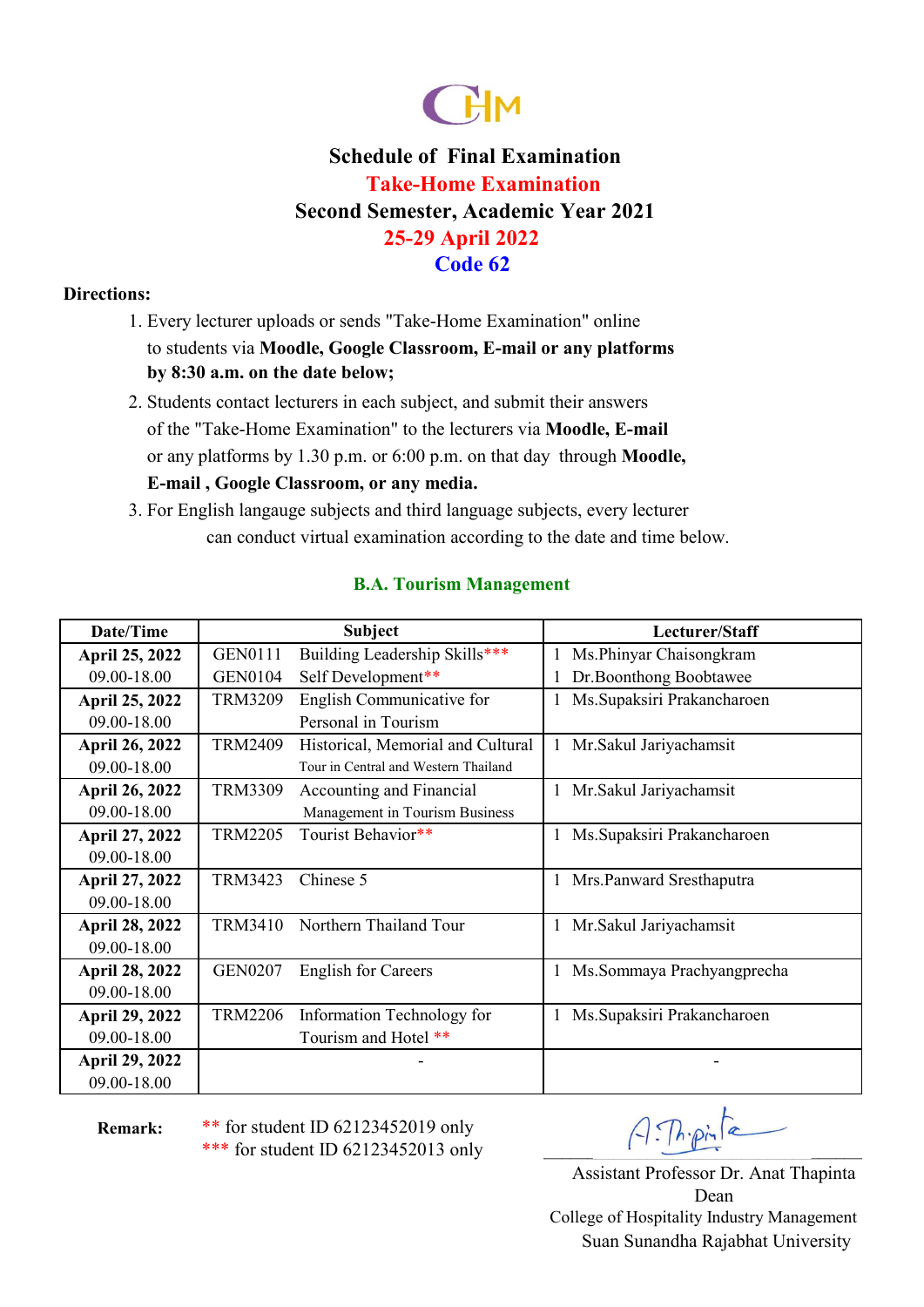

### **Directions:**

- 1. Every lecturer uploads or sends "Take-Home Examination" online to students via **Moodle, Google Classroom, E-mail or any platforms by 8:30 a.m. on the date below;**
- **E-mail , Google Classroom, or any media.**  or any platforms by 1.30 p.m. or 6:00 p.m. on that day through **Moodle,**  2. Students contact lecturers in each subject, and submit their answers of the "Take-Home Examination" to the lecturers via **Moodle, E-mail**
- 3. For English langauge subjects and third language subjects, every lecturer can conduct virtual examination according to the date and time below.

| Date/Time             |                | <b>Subject</b>                          |              | Lecturer/Staff                     |
|-----------------------|----------------|-----------------------------------------|--------------|------------------------------------|
| <b>April 25, 2022</b> | IAC3307        | Introduction to Crew Scheduling         | 1            | Ms.Nisara Paethrangsi              |
| 09.00-18.00           |                |                                         |              |                                    |
| <b>April 25, 2022</b> | <b>IAC3308</b> | Immigrations, Customs and               | $\mathbf{I}$ | Ms.Rojanard Waramontri             |
| 09.00-18.00           |                | Quarantine                              |              |                                    |
| <b>April 26, 2022</b> | IAC3212        | Corporate Communication                 |              | 1 Dr.Yingsak Vanpetch              |
| 09.00-18.00           |                | Management                              |              |                                    |
| <b>April 26, 2022</b> | IAC3406        | Administrative Managemenmt              |              | Ms.Phinyar Chaisongkram            |
| 09.00-18.00           |                |                                         |              |                                    |
| April 27, 2022        | IAC3309        | Human Resource Management               |              | Ms. Kanyapilai Kunchornsirimongkon |
| 09.00-18.00           |                |                                         |              |                                    |
| April 27, 2022        |                |                                         |              |                                    |
| 09.00-18.00           |                |                                         |              |                                    |
| <b>April 28, 2022</b> | <b>IAC2403</b> | Introduction to Security Risk           | 1            | Mrs. Korawin Kungwola              |
| 09.00-18.00           |                | and Crisis Management                   |              |                                    |
| April 28, 2022        | IAC3407        | <b>Customer Relationship Management</b> | $\mathbf{1}$ | Ms.Nalin Simasathiansophon         |
| 09.00-18.00           |                | and Passenger Satisfaction Survey       |              |                                    |
| <b>April 29, 2022</b> |                |                                         |              |                                    |
| 09.00-18.00           |                |                                         |              |                                    |
| April 29, 2022        |                |                                         |              |                                    |
| 09.00-18.00           |                |                                         |              |                                    |

## **B.A. Airline Business Group 1**

 $A:Th{\cdot}pi$ 

Assistant Professor Dr. Anat Thapinta Dean Suan Sunandha Rajabhat University College of Hospitality Industry Management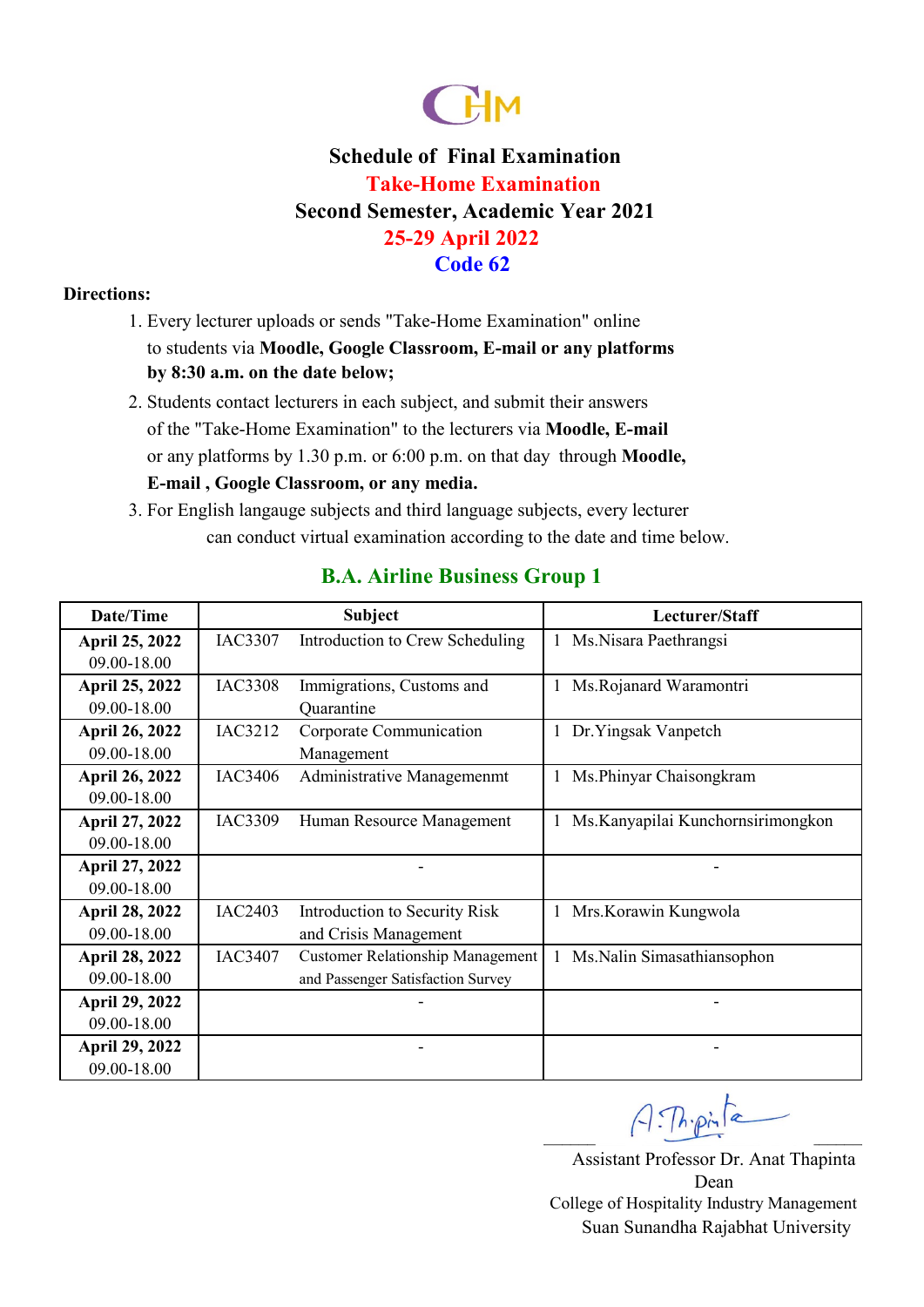

### **Directions:**

- 1. Every lecturer uploads or sends "Take-Home Examination" online to students via **Moodle, Google Classroom, E-mail or any platforms by 8:30 a.m. on the date below;**
- **E-mail , Google Classroom, or any media.**  or any platforms by 1.30 p.m. or 6:00 p.m. on that day through **Moodle,**  2. Students contact lecturers in each subject, and submit their answers of the "Take-Home Examination" to the lecturers via **Moodle, E-mail**
- 3. For English langauge subjects and third language subjects, every lecturer can conduct virtual examination according to the date and time below.

| Date/Time             |                | <b>Subject</b>                          | Lecturer/Staff                     |
|-----------------------|----------------|-----------------------------------------|------------------------------------|
| April 25, 2022        | IAC3307        | Introduction to Crew Scheduling         | Ms.Nisara Paethrangsi              |
| 09.00-18.00           |                |                                         |                                    |
| April 25, 2022        | <b>IAC3308</b> | Immigrations, Customs and               | Ms.Rojanard Waramontri             |
| 09.00-18.00           |                | Quarantine                              |                                    |
| <b>April 26, 2022</b> | IAC3212        | Corporate Communication                 | Dr.Yingsak Vanpetch                |
| 09.00-18.00           |                | Management                              |                                    |
| April 26, 2022        | IAC3406        | Administrative Managemenmt              | Ms.Phinyar Chaisongkram            |
| 09.00-18.00           |                |                                         |                                    |
| April 27, 2022        | IAC3309        | Human Resource Management               | Ms. Kanyapilai Kunchornsirimongkon |
| 09.00-18.00           |                |                                         |                                    |
| April 27, 2022        |                |                                         |                                    |
| 09.00-18.00           |                |                                         |                                    |
| <b>April 28, 2022</b> | <b>IAC2403</b> | Introduction to Security Risk           | Mrs. Korawin Kungwola              |
| 09.00-18.00           |                | and Crisis Management                   |                                    |
| <b>April 28, 2022</b> | IAC3407        | <b>Customer Relationship Management</b> | Ms.Nalin Simasathiansophon         |
| 09.00-18.00           |                | and Passenger Satisfaction Survey       |                                    |
| <b>April 29, 2022</b> |                |                                         |                                    |
| 09.00-18.00           |                |                                         |                                    |
| <b>April 29, 2022</b> |                |                                         |                                    |
| 09.00-18.00           |                |                                         |                                    |

## **B.A. Airline Business Group 2**

Assistant Professor Dr. Anat Thapinta  $A:$  The pinta

Dean Suan Sunandha Rajabhat University College of Hospitality Industry Management